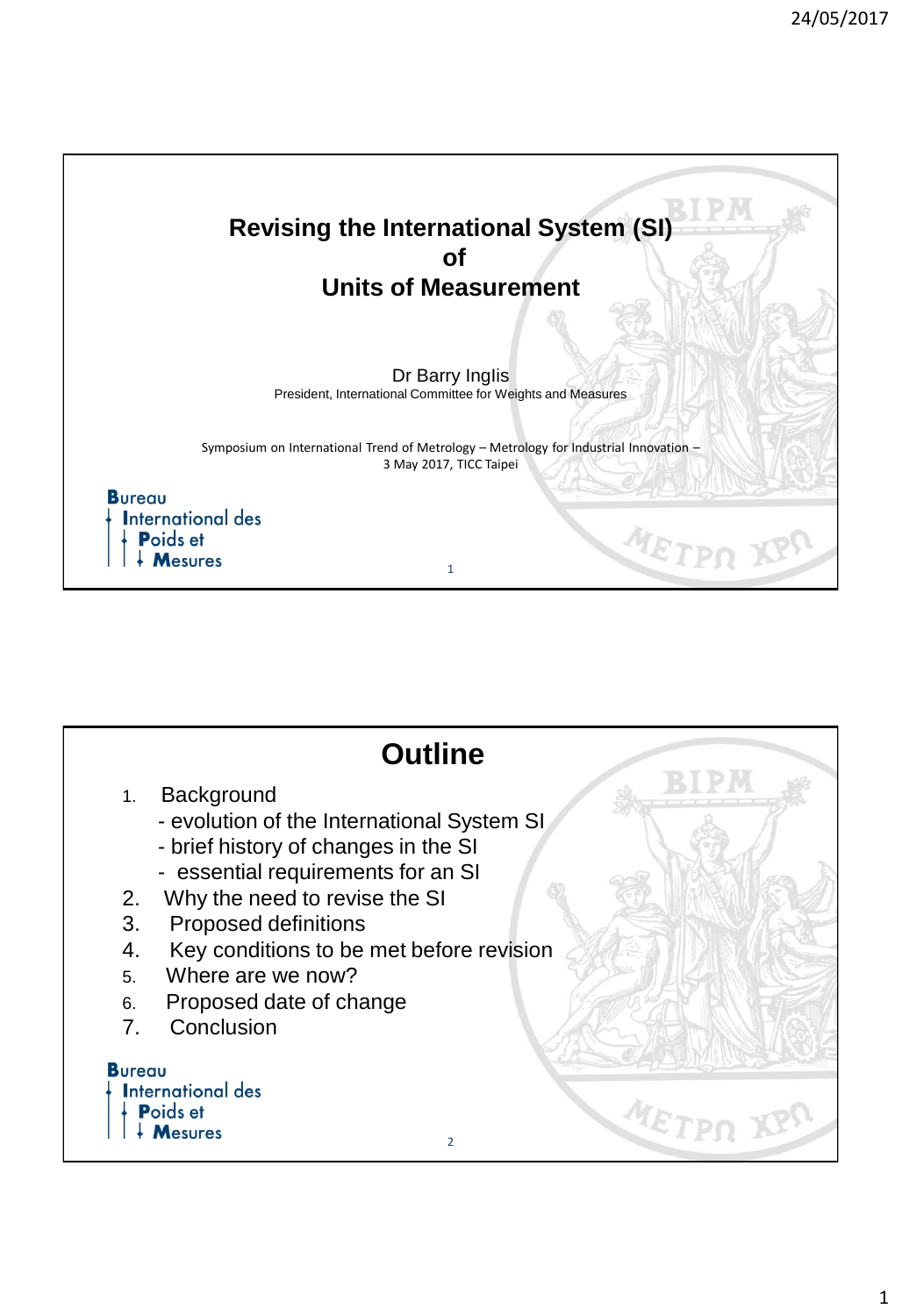

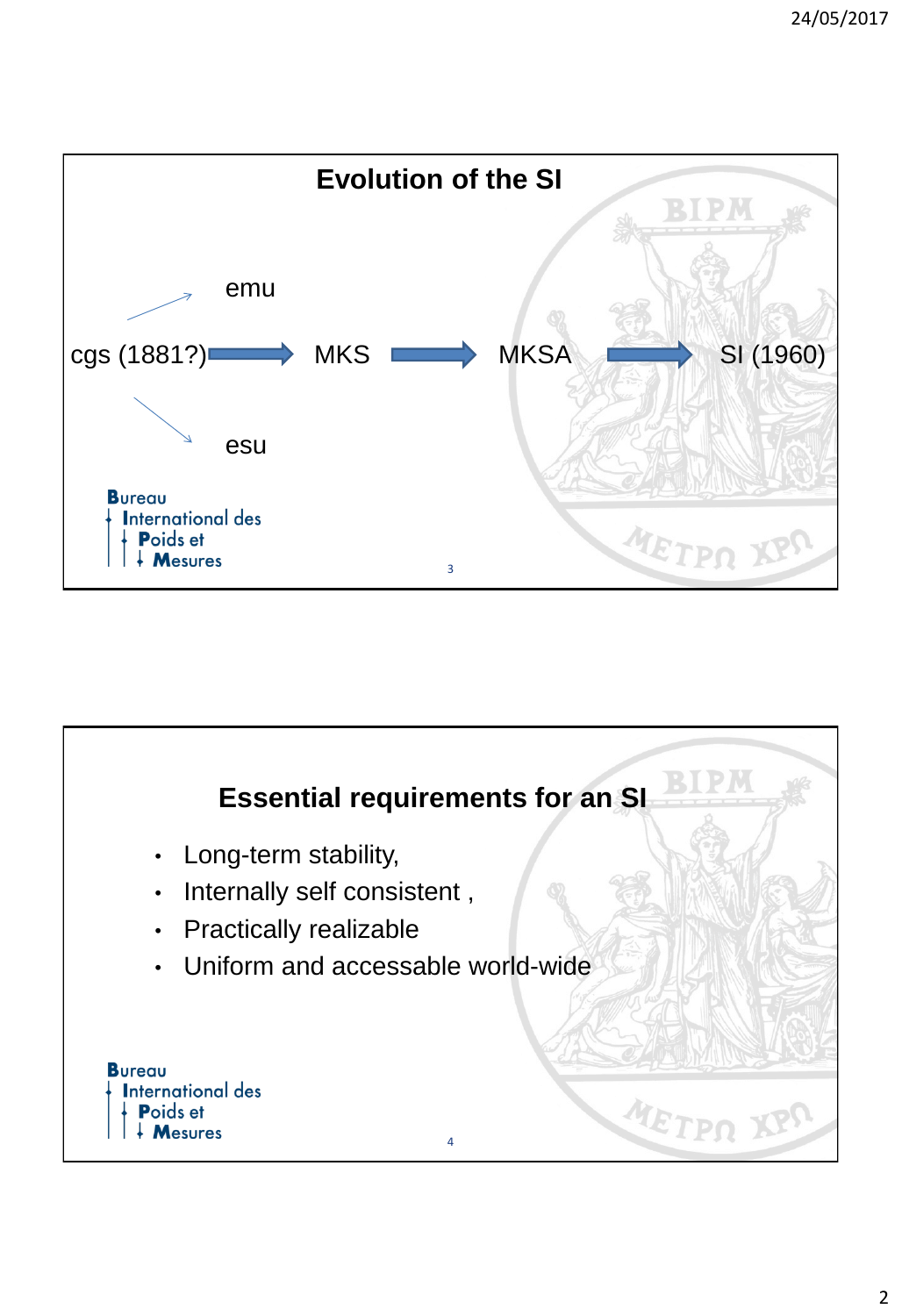

## **Why the need to revise, redefine**

- Long-term stability
- The kilogram last physical artefact standard, drifting
- The electrical units currently maintained outside of SI
- International concern revision under discussion for many years, Resolutions adopted by last four CGPMs, since 1995
- A system based on invariant constants of nature fully meets essential requirements
- Constants are now known experimentally with sufficient accuracy

6

| <b>Bureau</b>                   |
|---------------------------------|
| $\frac{1}{2}$ International des |
| $\downarrow$ Poids et           |
| $\frac{1}{2}$ Mesures           |

METPO XPS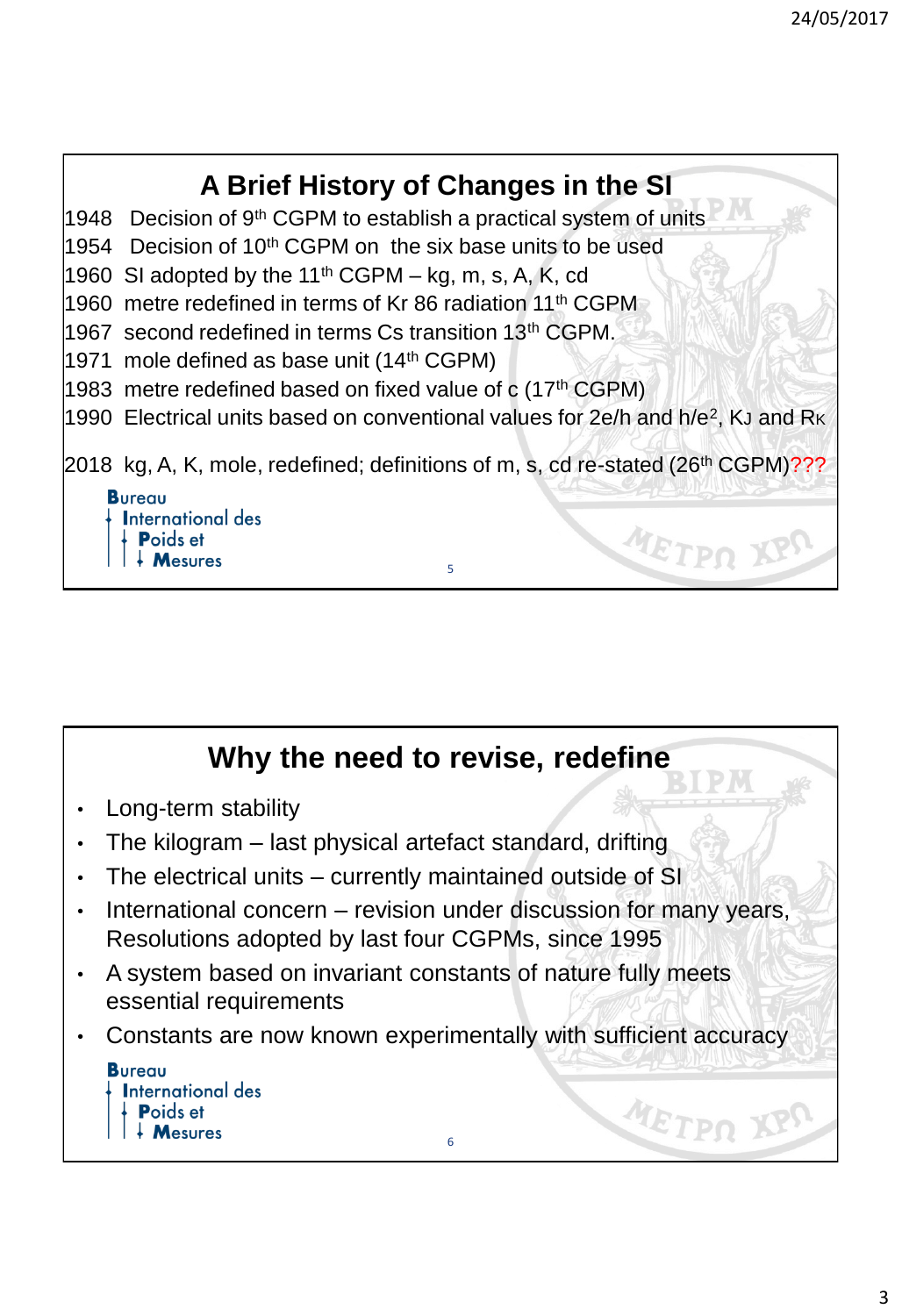

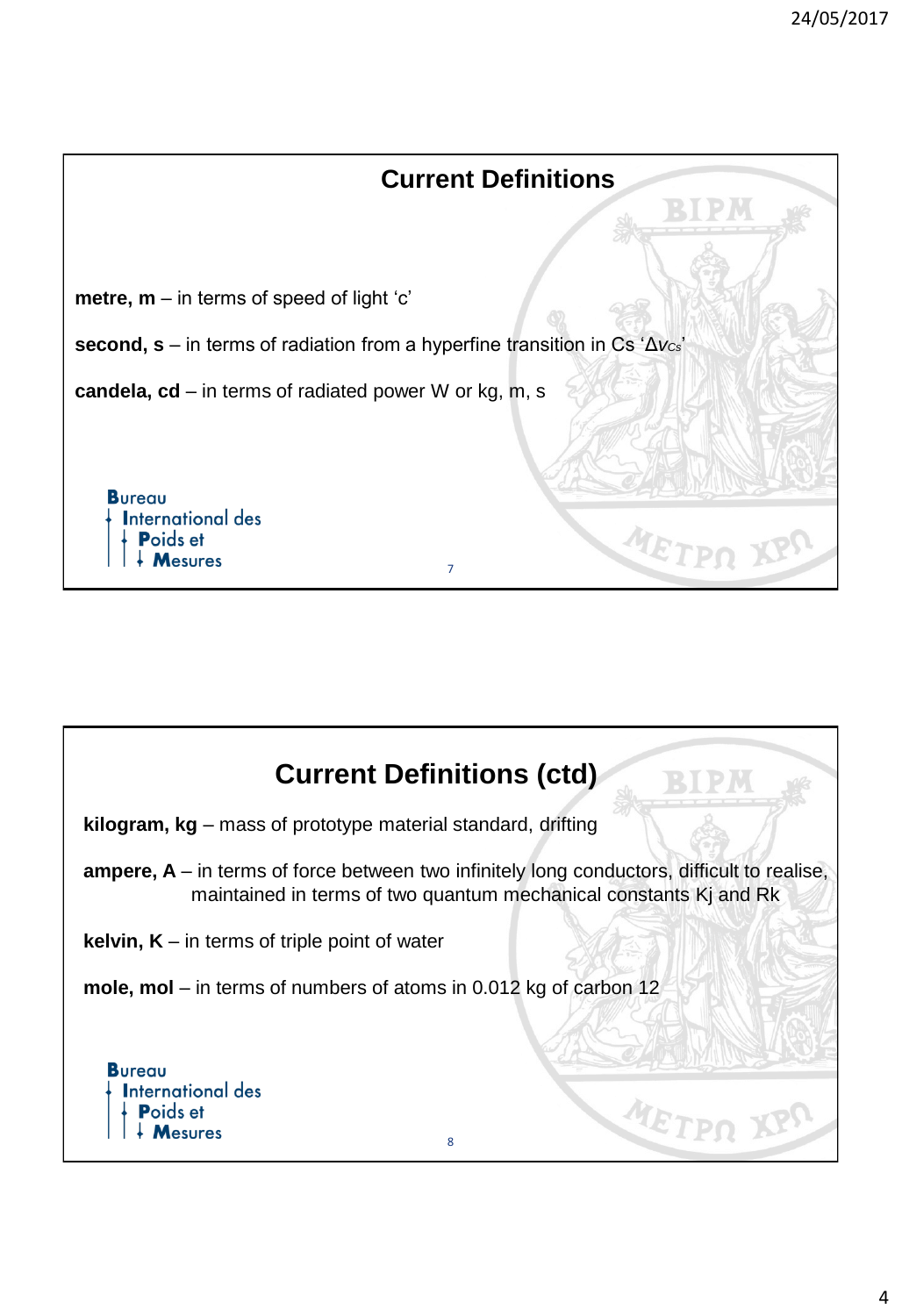

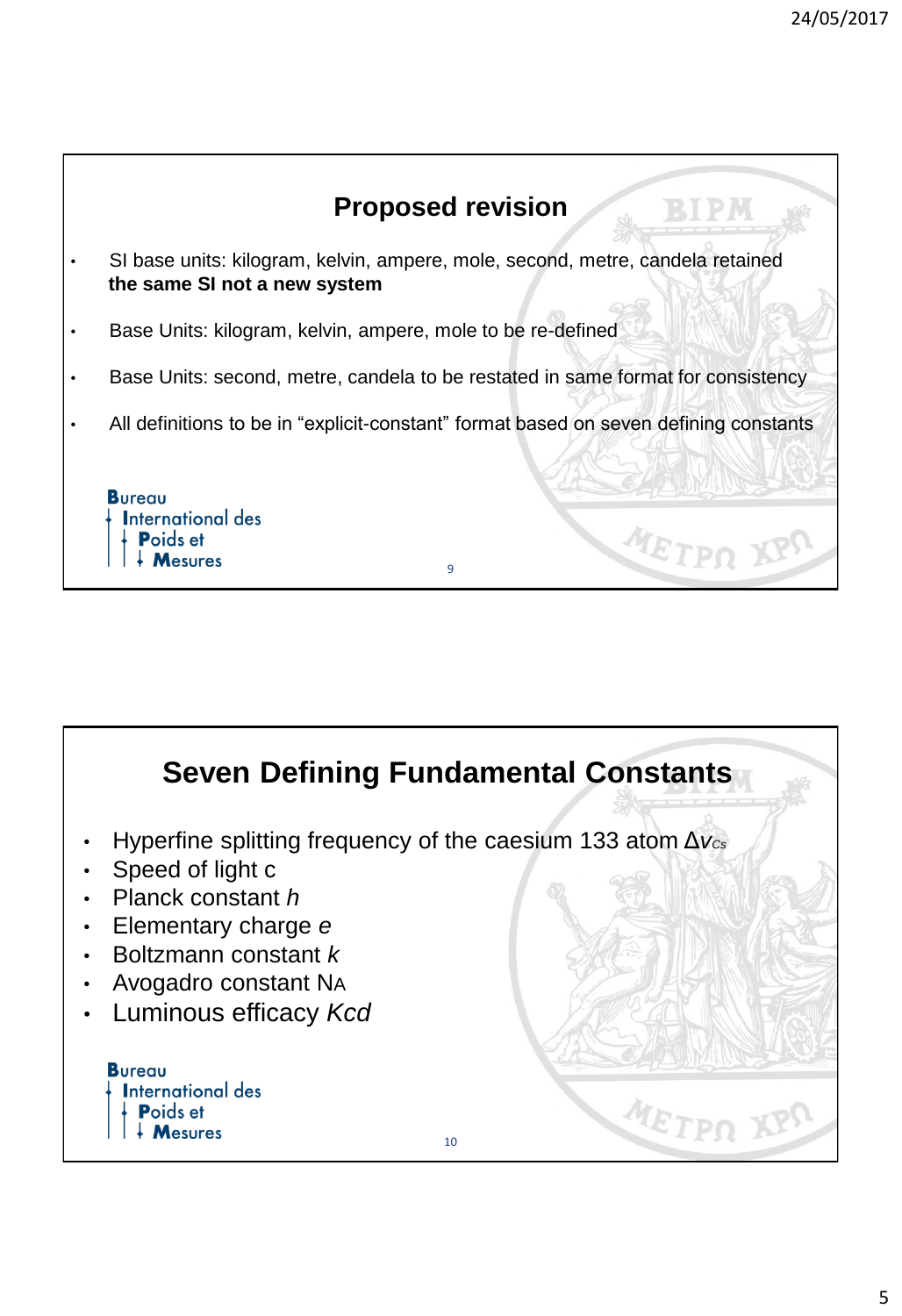

## **Proposed new definitions – the kilogram**

The **kilogram**, symbol *kg*, is the SI unit of mass. It is defined by taking the fixed numerical value of the Planck constant *h* to be 6.626 070 040  $\chi$  x 10<sup>-34</sup> when expressed in the unit J s, which is equal to kg  $m^2 s^{-1}$ , where the metre and second are defined in terms of the speed of light and the hyperfine splitting frequency of caesium 133.

12

METPI

**Bureau International des Poids et Mesures**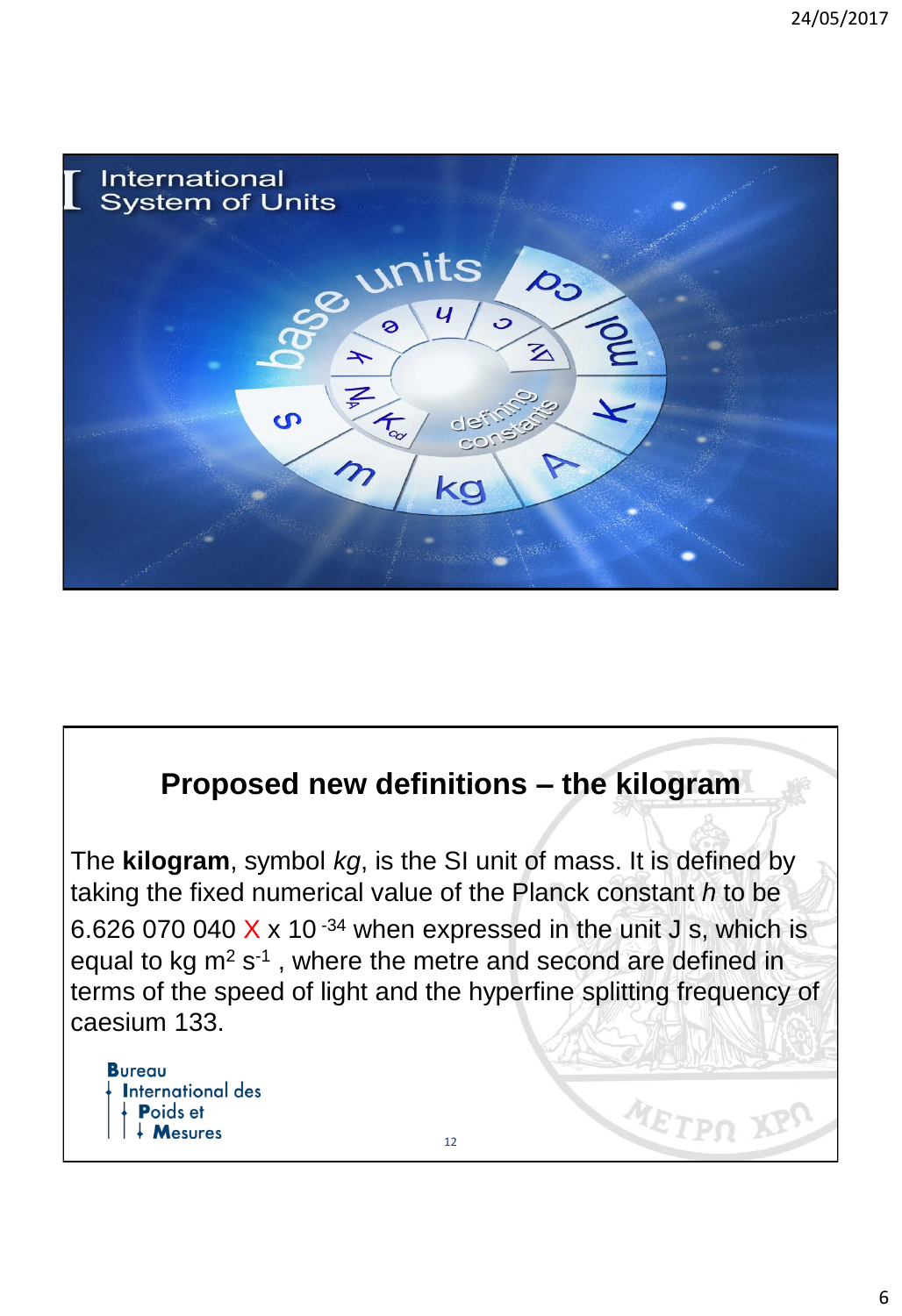## **Proposed new definition – the kelvin**

The **kelvin**, symbol K, is the SI unit of thermodynamic temperature. It is defined by taking the fixed numerical value of the Boltzmann constant  $k$  to be 1.380 648 52X x 10<sup>-23</sup> when expressed in the unit J K<sup>-1</sup>, which is equal to kg m<sup>2</sup> s<sup>-2</sup> K<sup>-1</sup>, where the kilogram, metre and second are defined in terms of h, c, and Δ*vCs*.

**Bureau International des** Poids et **Mesures** 

.

.

# **Proposed new definition – the ampere**

13

METPO

METPS

The **ampere**, symbol A, is the SI unit of electric current. It is defined by taking the fixed numerical value of the elementary charge e to be 1.602 176 620 8X  $\times$  10<sup>-19</sup> when expressed in the unit C, which is equal to A s , where the second is defined in terms of Δ*vCs*.

**Bureau International des** Poids et **Mesures**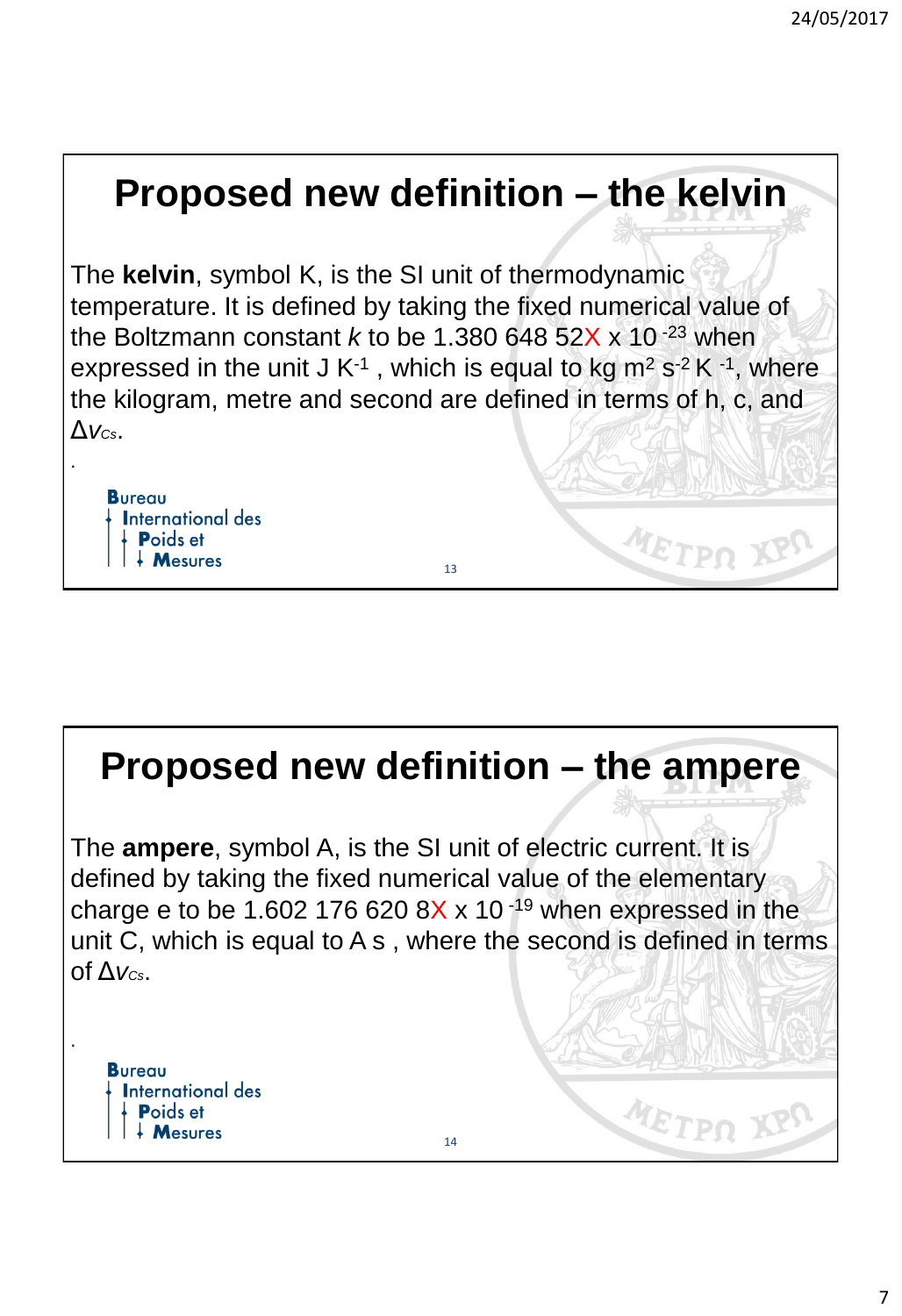



The **second**, symbol s, is the SI unit of time. It is defined by taking the fixed numerical value of the caesium frequency Δ*vCs,* the hyperfine splitting frequency of the caesium 133 atom, to be 9 192 631 770 when expressed in the unit Hz, which is equal to s<sup>-1</sup> for periodic phenomena.

**Bureau International des** Poids et **Mesures** 

METPS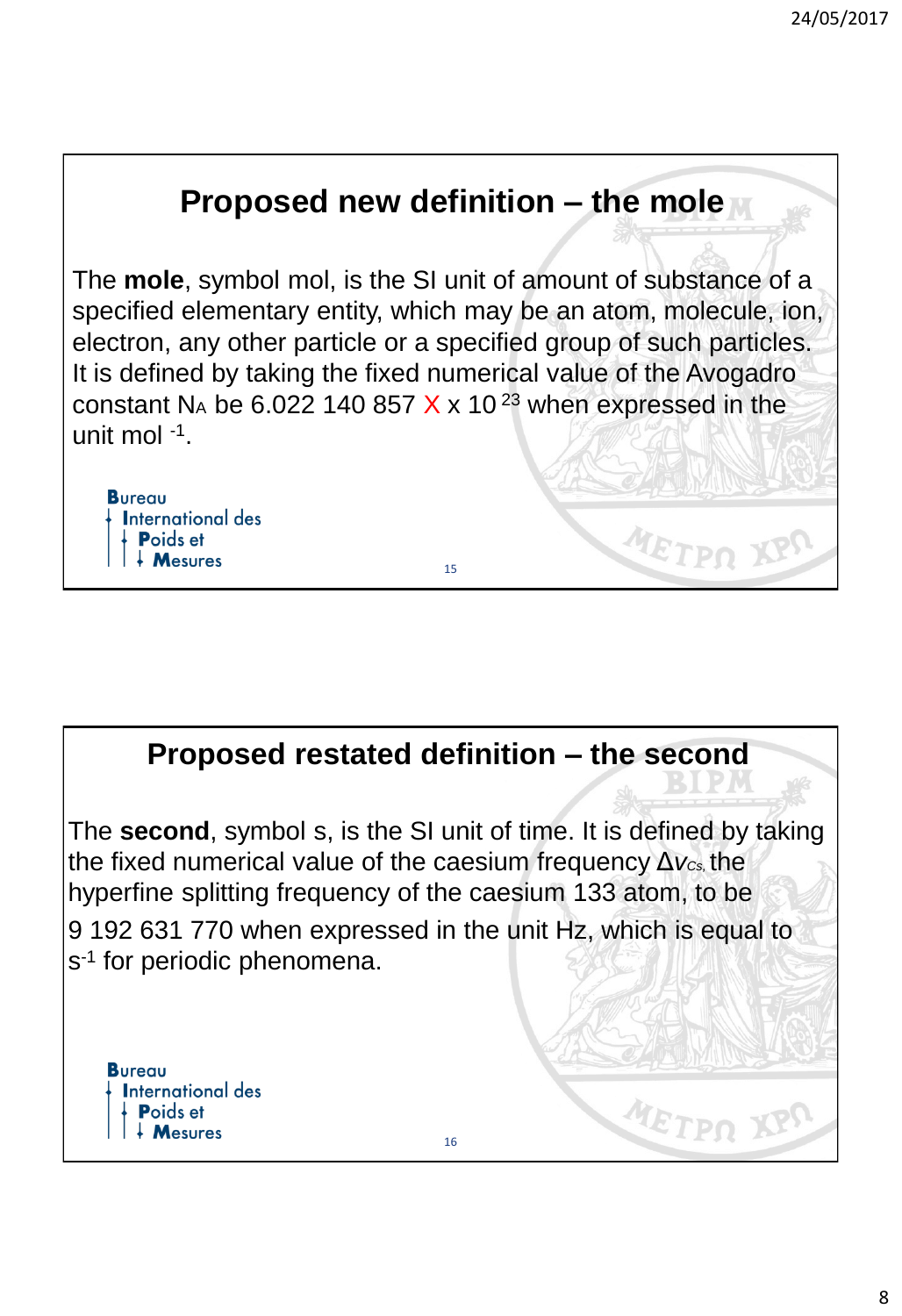

The **metre**, symbol m, is the SI unit of length. It is defined by taking the fixed numerical value of the speed of light in vacuum c to be 299 792 458 when expressed in the unit m/s, where the second is defined in terms of the caesium frequency Δ*vCs,.* 

17

**Bureau International des** Poids et  $\mathsf{M}$ esures

### **Proposed restated definition – the candela** The **candela**, symbol cd, is the SI unit of luminous intensity. It is defined by taking the fixed numerical value of the luminous efficacy of monochromatic radiation of frequency 540x10<sup>12</sup> Hz, K<sub>cd</sub> to be 683 when expressed in the unit Lm W<sup>-1</sup>, which is equal to cd sr W<sup>-1</sup> or, cd sr kg<sup>-1</sup> m<sup>-2</sup> s<sup>3</sup>, where the kilogram, metre and second are defined in terms of *h, c*, and Δ*vCs*. **Bureau International des** METPS **Poids et**  $\frac{1}{2}$  Mesures 18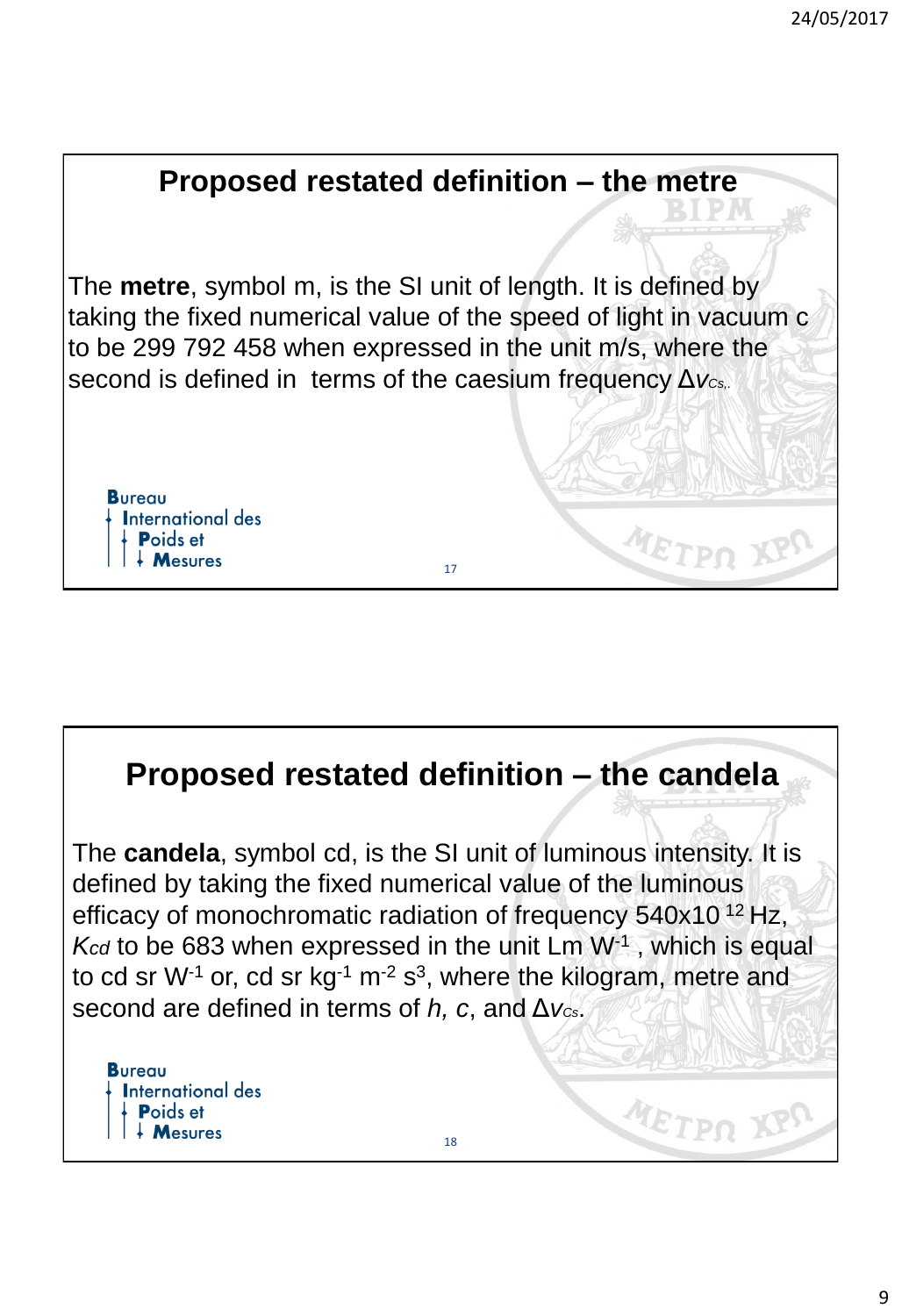

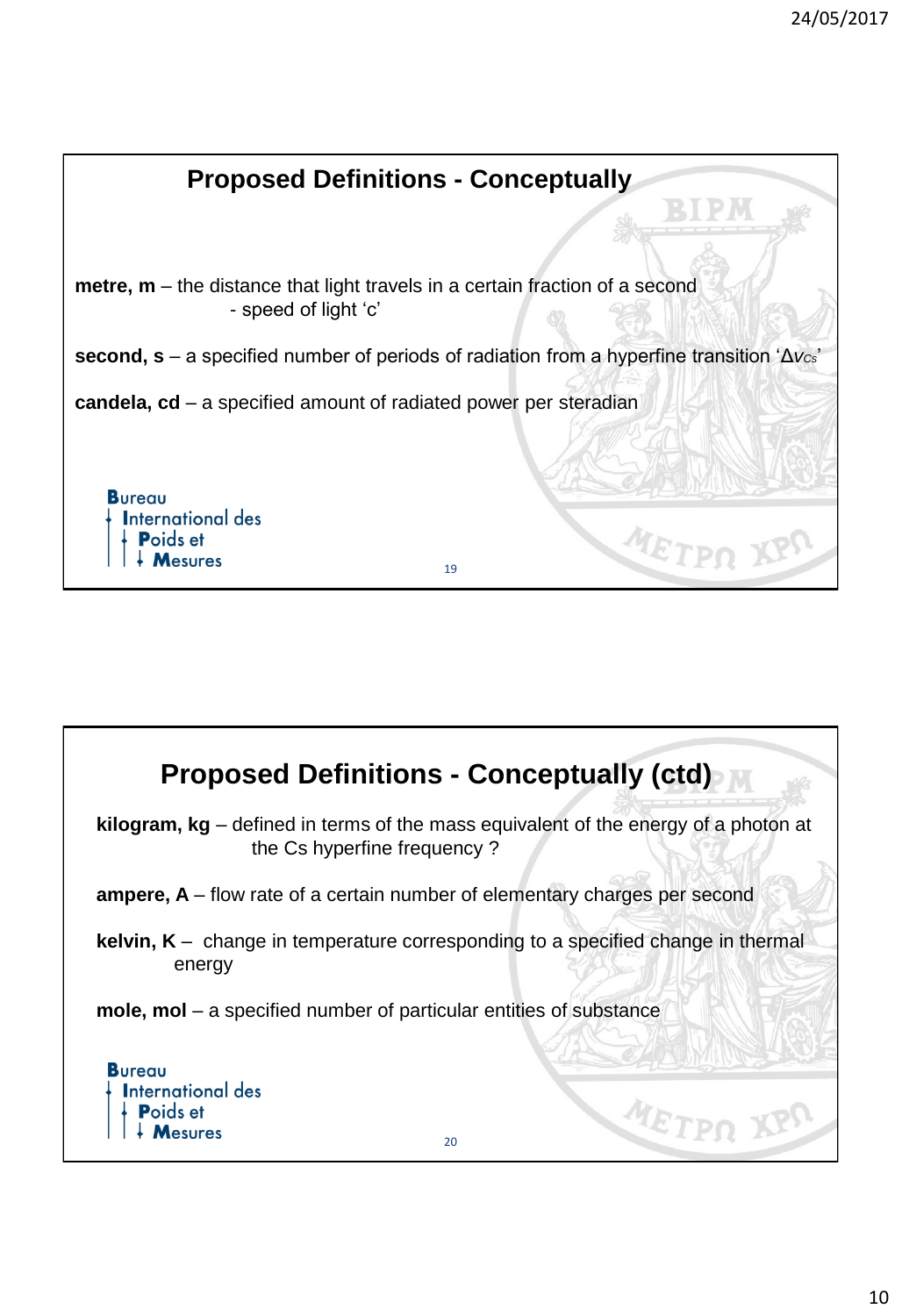#### **Key Conditions to be met before Redefinition** • Consistent values for *h* from at least 3 independent experiments, including wattbalance and XRCD, at least one to have an uncertainty not greater than 2x10<sup>-8</sup> and agreement within 5x10-8 • Uncertainty of Boltzmann constant *k* to be <1x10-6 with agreement between two different methods of primary thermometry to <3x10<sup>-6</sup> • Mass standards used in the experiments to be compared as directly as possible with the international prototype • Procedures for future realization and dissemination of kg validated Mises en pratique in place for all new definitions • Initiate awareness campaigns to alert user communities **Bureau International des** METPO Poids et  $\downarrow$  Mesures 21

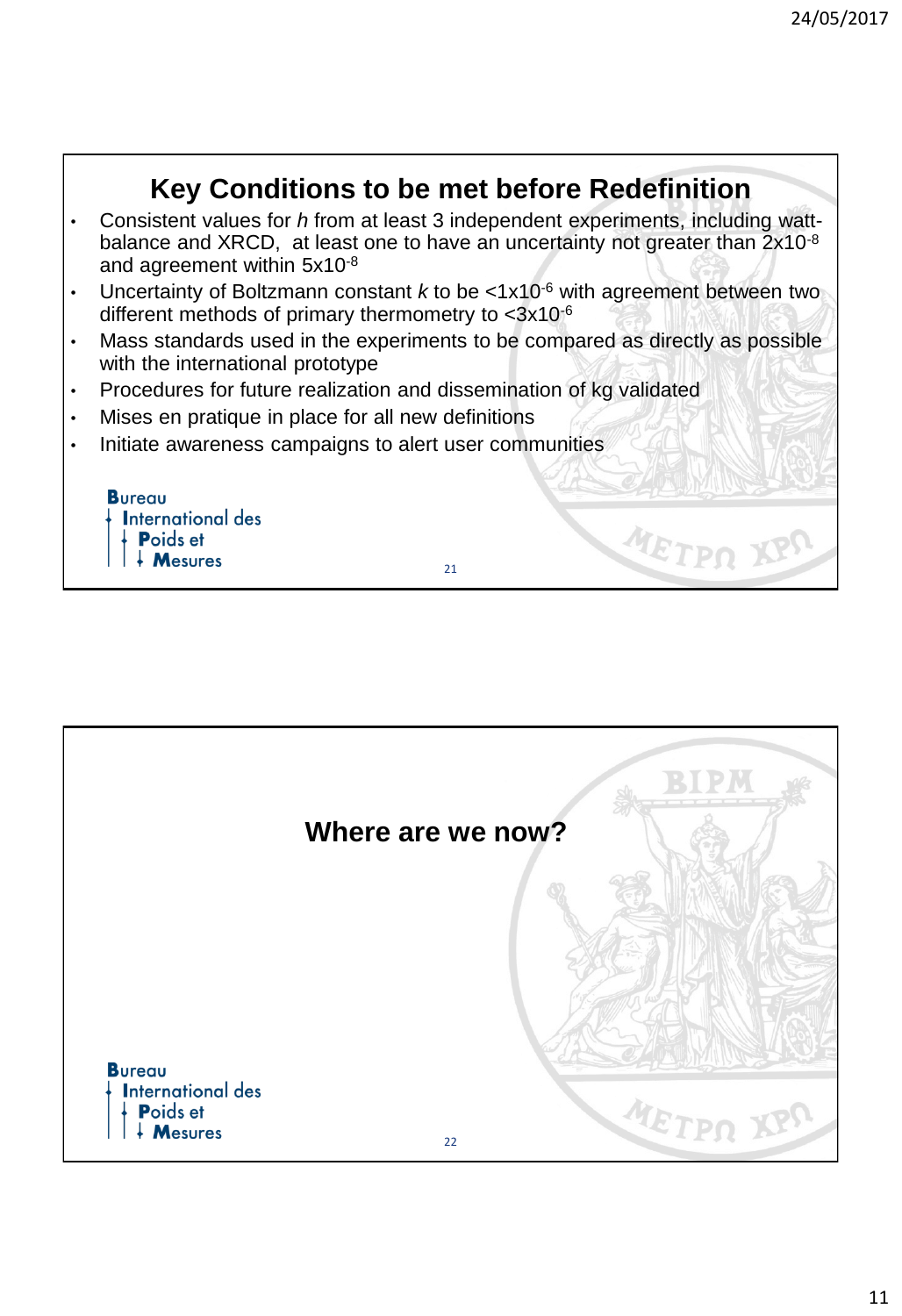#### **Resolution 1. 25th CGPM 2014** BIPM **encouraged** • continued effort in the NMIs, the BIPM, and academic institutions to obtain data relevant to the determination of  $h$ ,  $e$ ,  $k$ , and  $N<sub>A</sub>$  with the requisite uncertainties, • the NMIs to continue acting through the CCs to discuss and review this data, • the CIPM, together with its Consultative Committees, the NMIs, the BIPM, and other organizations such as the International Organization of Legal Metrology (OIML), to complete all work necessary for the CGPM at its 26th meeting to adopt a resolution that would replace the current SI with the revised SI. **Bureau International des** METPO 1 Poids et **Mesures** 23

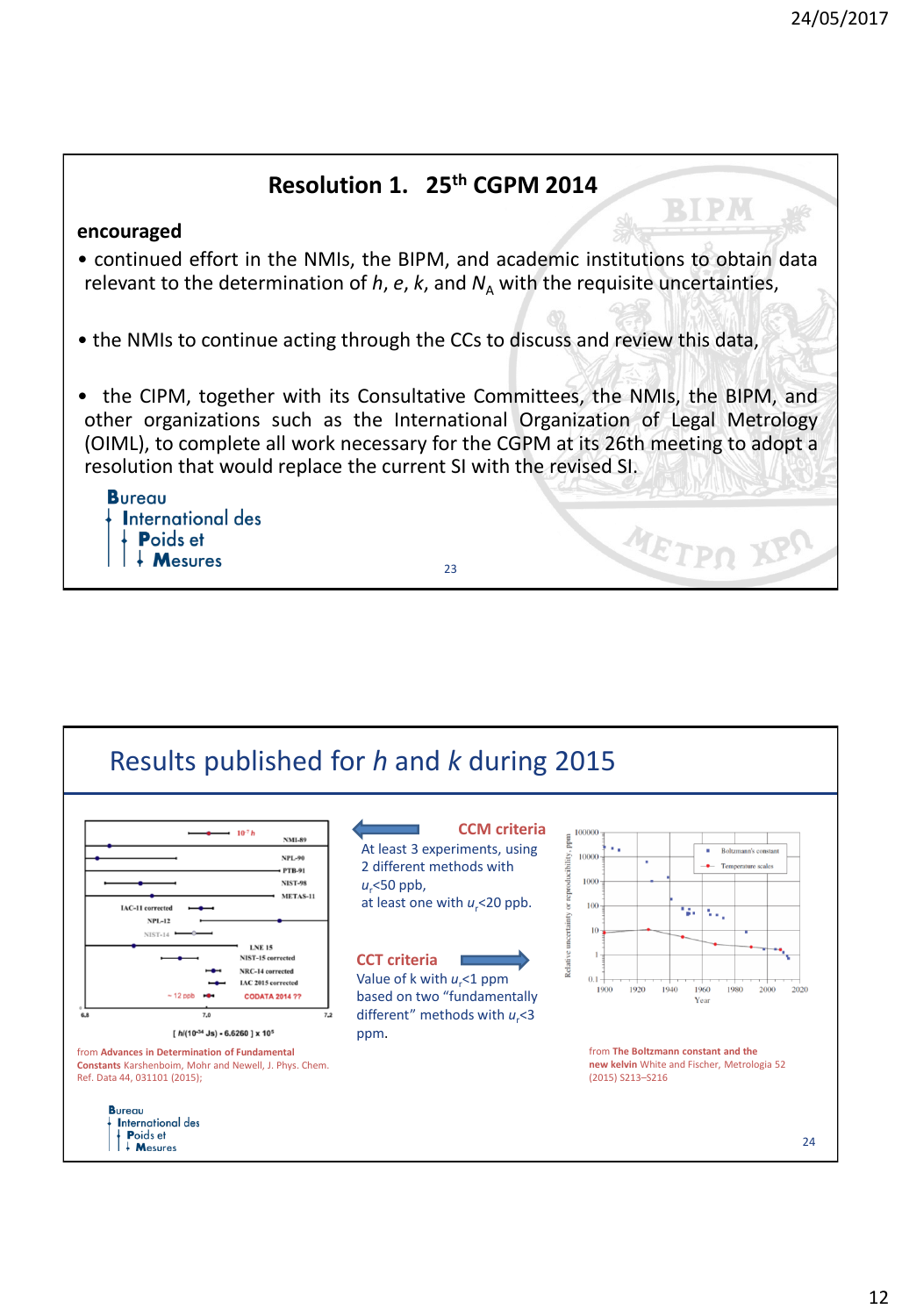

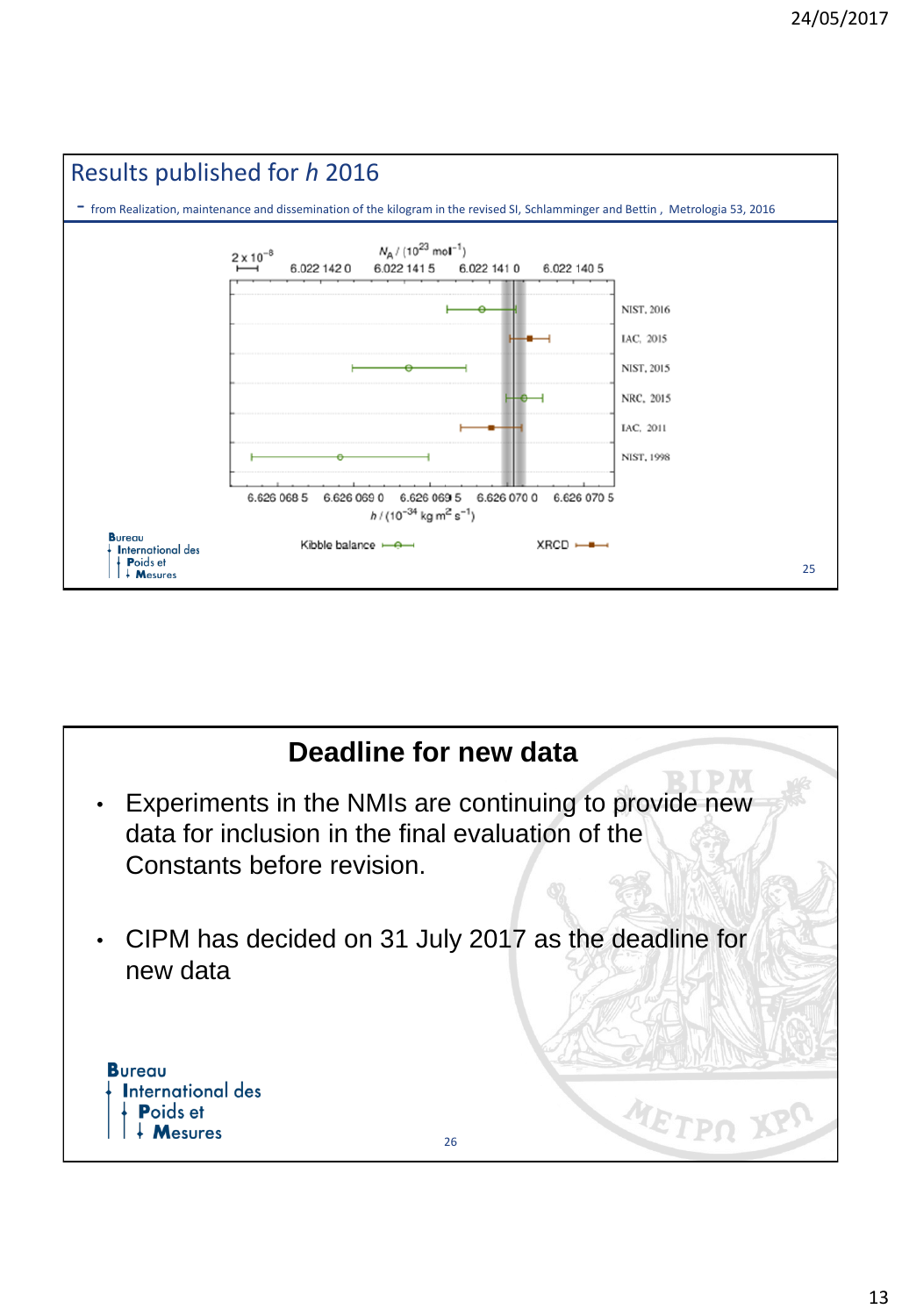

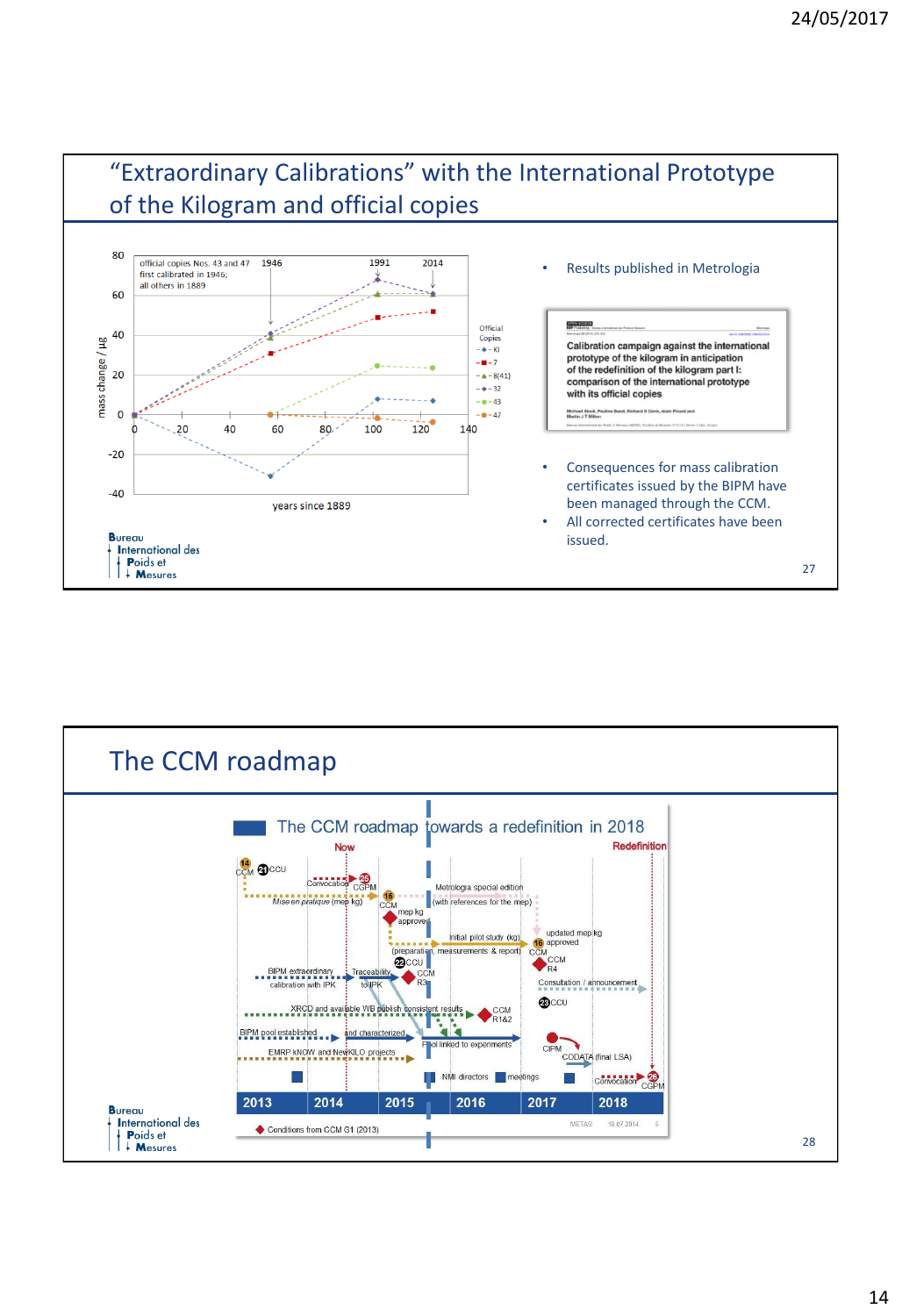

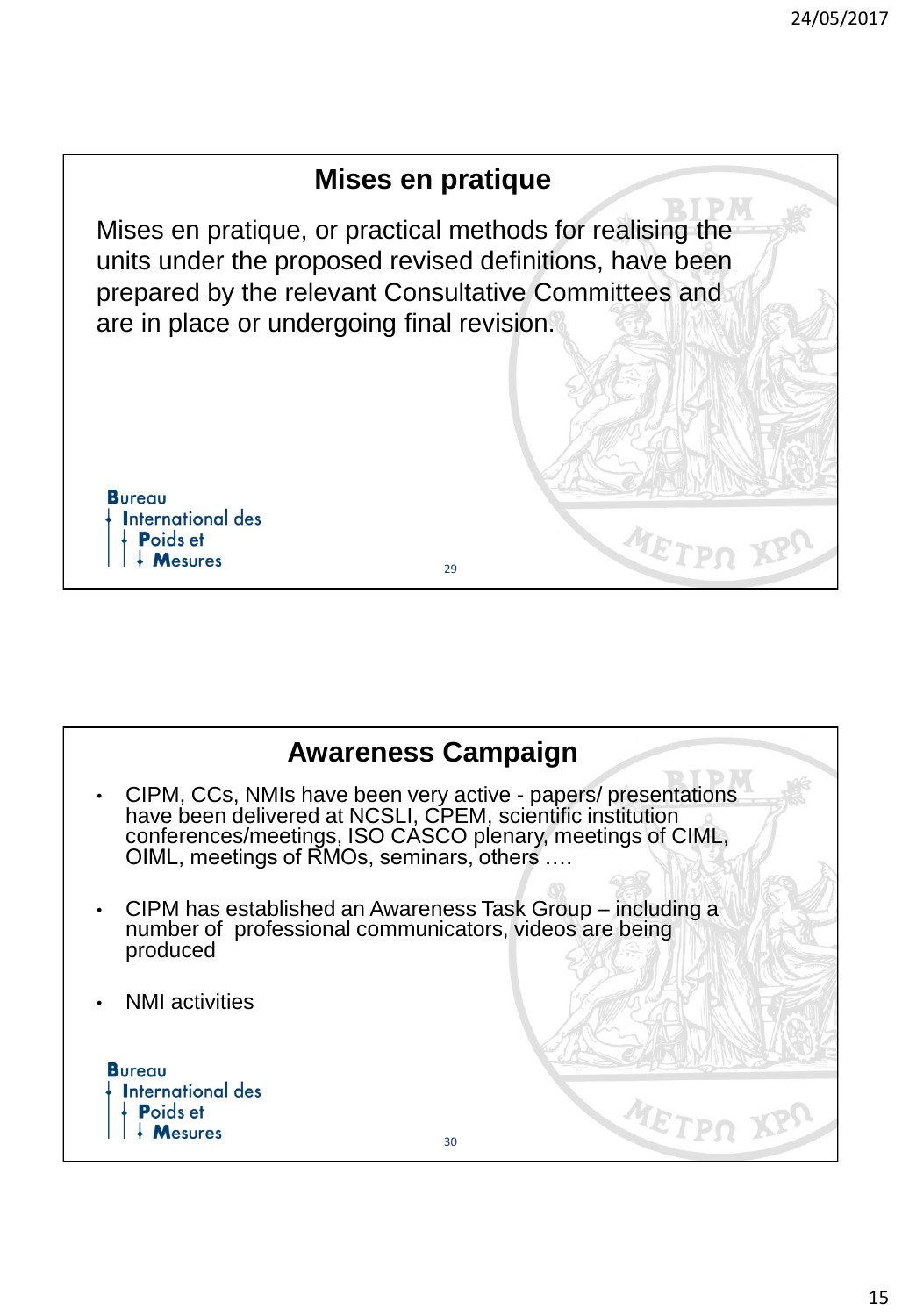